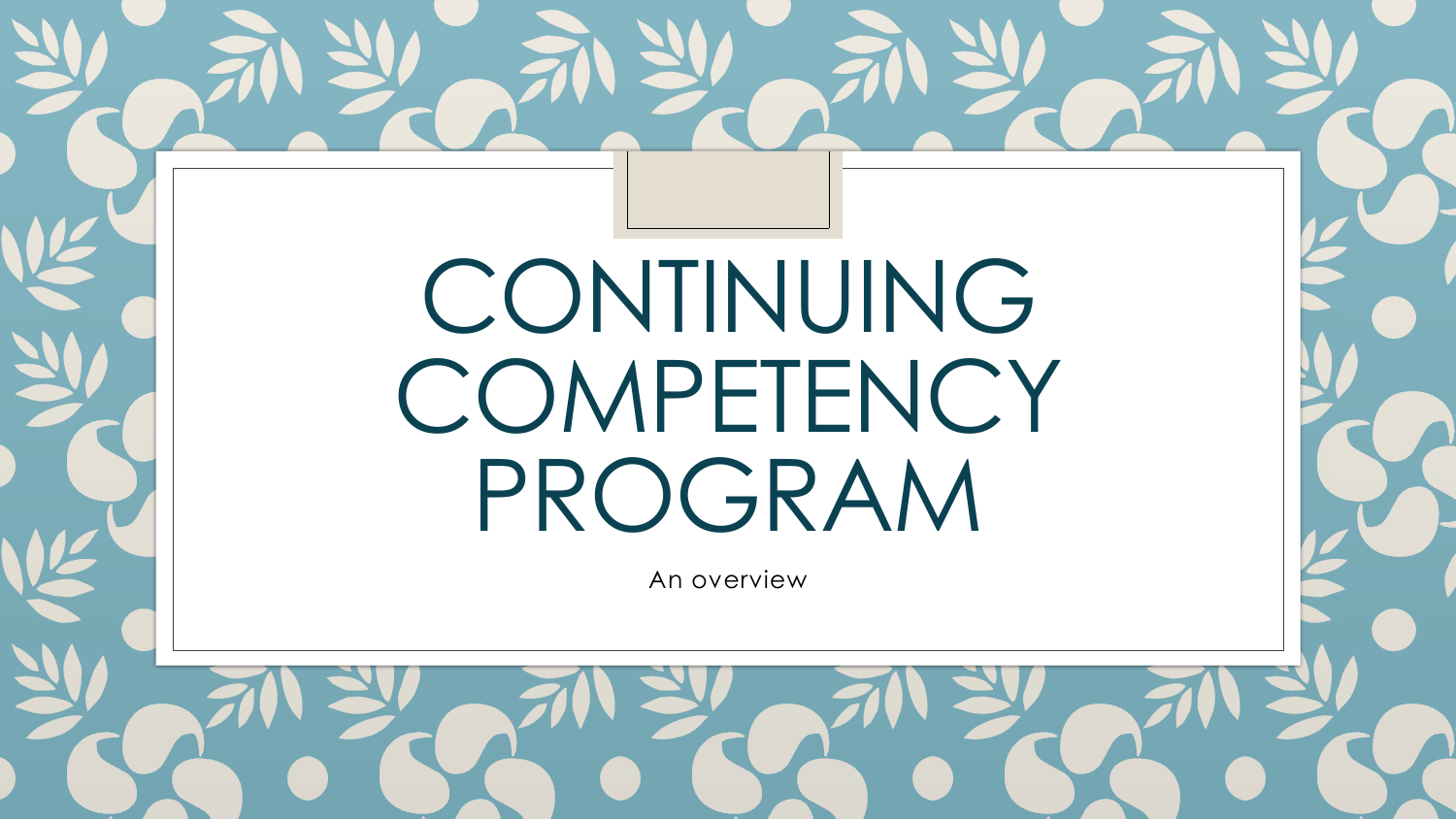# **Overview**

#### ◦ CCP overview

- Specific learning goals
- Learning log
	- Goal-related learning
	- 'Other' learning
	- One learning activity related to food and nutrition
- Professional portfolio
- Jurisprudence eLearning Module
- Auditing

### ◦ Questions

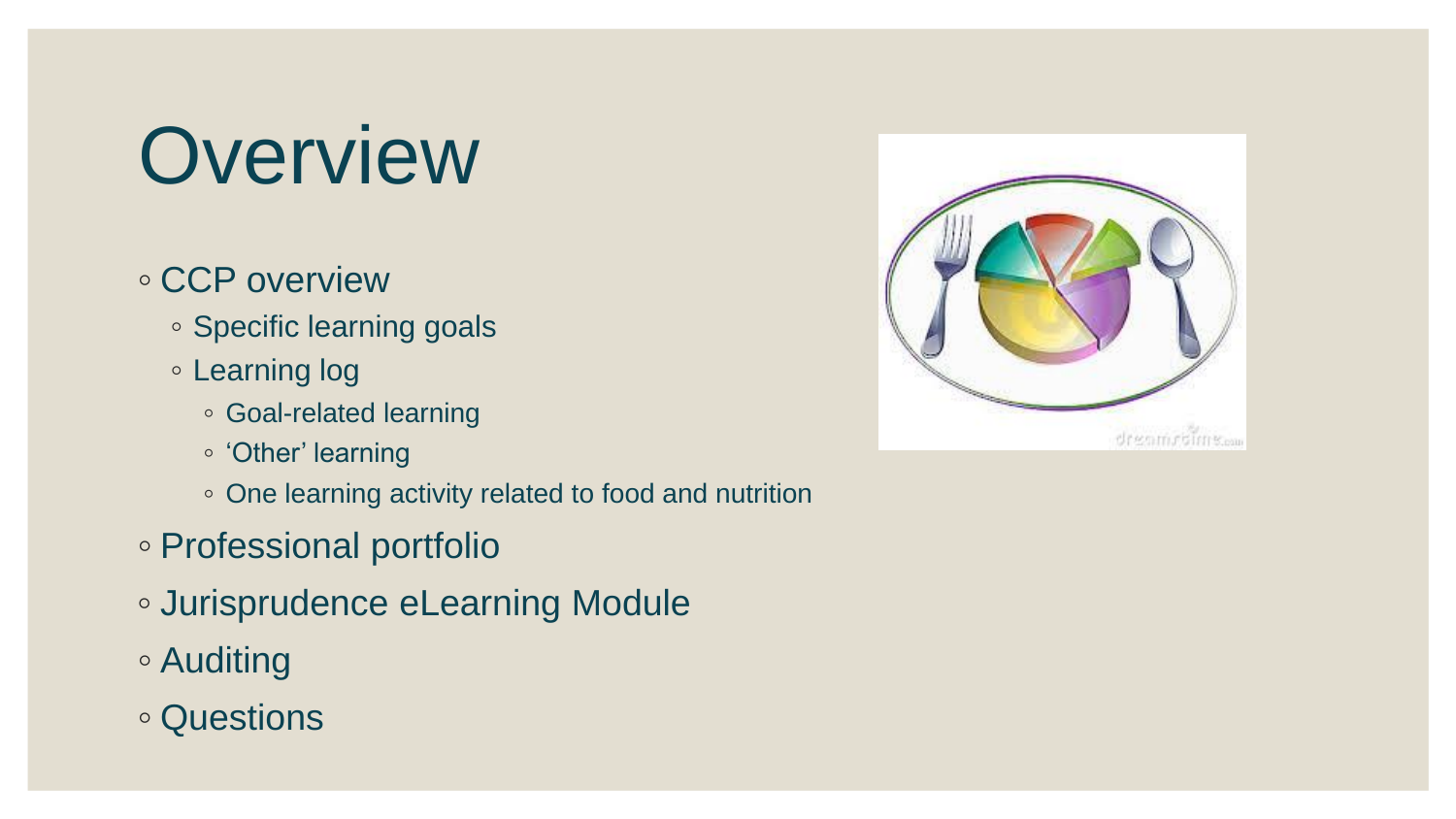# Specific Learning Goals

- Create TWO specific learning goals each year
- Goals should focus on learning, increasing knowledge and competence.
- Goals should **NOT** focus on carrying out a task.
	- **Example of job task**: Between April 2018 and March 2019, I am going to take a dietetic Intern.
	- **Example of job task**: Between April 2018 and March 2019, I am going to create a new dining standard in a LTC setting.
- Turning tasks goals into learning goals
	- **Example of learning goal**: Between April 2018 and March 2019, I am going to increase my knowledge and skills in the area of preceptorship.
	- **Example of learning goal:** Between April 2018 and March 2019, I am going increase my knowledge of best practices in dining standards relevant too a LTC setting.

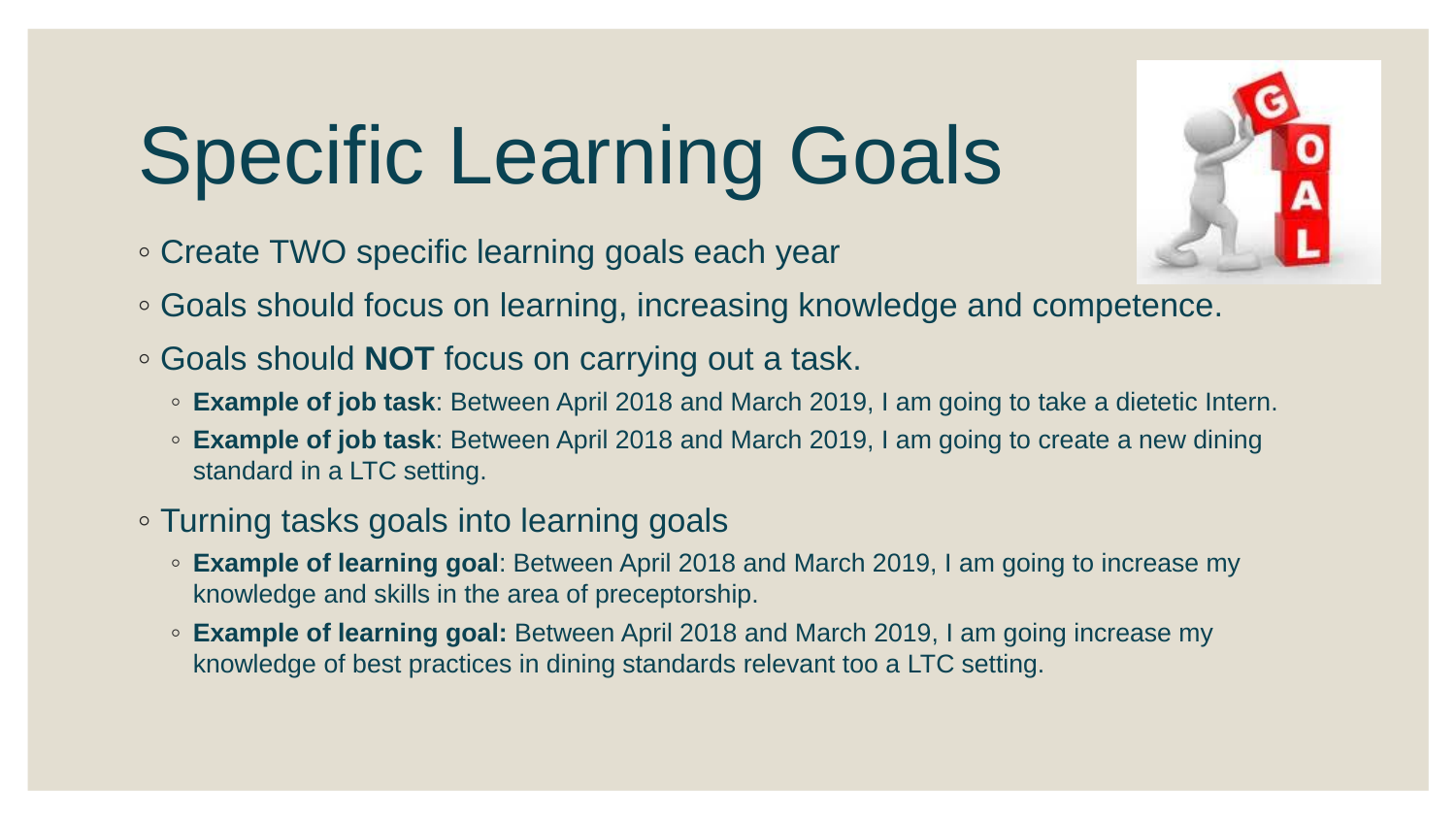# Learning Log

#### ◦ **Learning log components:**

- Learning activities and learning outcomes related to: **Goal #1 and #2**
- Include **'other'** learning activities and learning outcomes. Activities are independent of goals.
- Include at least one learning activity and learning outcome related to **'acts as a reliable source of food and nutrition'**.

◦ **What information should I include under learning activity and learning outcome?**

#### ◦ **Leaning activity:**

◦ Title of the learning activity, author or presenter, journal name, brief description of activity content, website, etc.

#### ◦ **Learning outcome:**

◦ Identify any new knowledge obtained as a result of the activity, how new learning has been or will be incorporated into practice and how the incorporation of this new knowledge impacted current practice.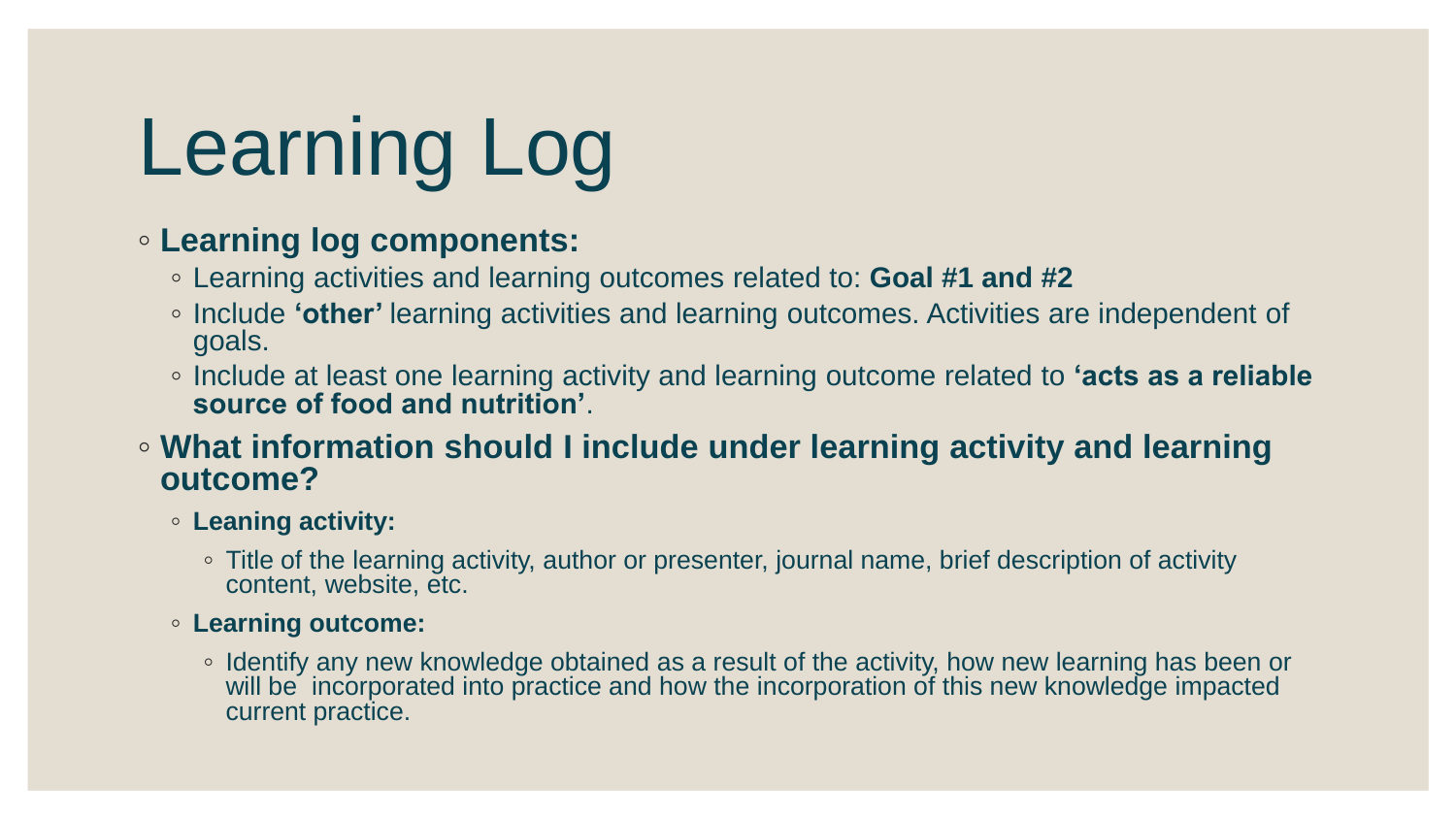## Goals and Learning Log

◦ **Goal #1:** Between April 2018 and March 2019, I am going to increase my knowledge and skills in the area of preceptorship.

| Date                  | <b>Learning Activity</b>                                                                                                                                                             | <b>Related To</b> | <b>Learning Outcome</b>                                                                                                                                                                                                                                                                                                                                                                                                                                                                                                                                                                |
|-----------------------|--------------------------------------------------------------------------------------------------------------------------------------------------------------------------------------|-------------------|----------------------------------------------------------------------------------------------------------------------------------------------------------------------------------------------------------------------------------------------------------------------------------------------------------------------------------------------------------------------------------------------------------------------------------------------------------------------------------------------------------------------------------------------------------------------------------------|
| May<br>17,<br>2017    | Read a Dietitians of Canada<br>article: Preceptoring. This article<br>outlined what preceptoring is<br>and why it is important.                                                      | Goals #1          | This article provided me with why providing thoughtful preceptorship is important to<br>the student and profession. I gained an understanding of how to use good<br>communication including active listening when interacting with an intern. I<br>incorporated this new learning into practice when I provided preceptoring to my first<br>intern in September 2017. I feel that this learning enhanced our communication and<br>the interns overall placement experience.                                                                                                            |
| May<br>17,<br>2017    | Reviewed Whose Problem is it<br>Anyway?????? Responding to<br>Intern Performance Issues<br>https://www.dietitians.ca/Downloads/P<br>ublic/whose problem is it anyway lo<br>rdly.aspx | Goal #1           | This document offered reasons why problems my arise within a preceptor/preceptee<br>relationship and identified ways to improve this relationship. By reviewing this<br>document prior to preceptoring my first intern, I was more knowledgeable of how to<br>identify problems that could arise within this relationship and to choose actions<br>identified in 'ways to improve this relationship' section of the document. I feel this<br>helped me positively navigate my first experience in preceptorship                                                                        |
| August<br>16,<br>2017 | <b>Completed On-line</b><br>Preceptor/Preceptee Education<br>modules by Western University<br>http://www.ipe.uwo.ca/preceptor/<br>index.html                                         | Goal #1           | These modules offered valuable information regarding quality/consistency of clinical<br>placements, improve the communication skills specific to the adult learner and to<br>reduce stress/anxiety frequently related to the preceptor/preceptee relationship. I<br>incorporated these learnings into practice in September 2017 when I entered into<br>my first preceptor role. I feel this new knowledge allowed me to better understand a<br>preceptor/preceptee relationship and offered valuable tools which I used to provide<br>an optimal learning environment for the intern. |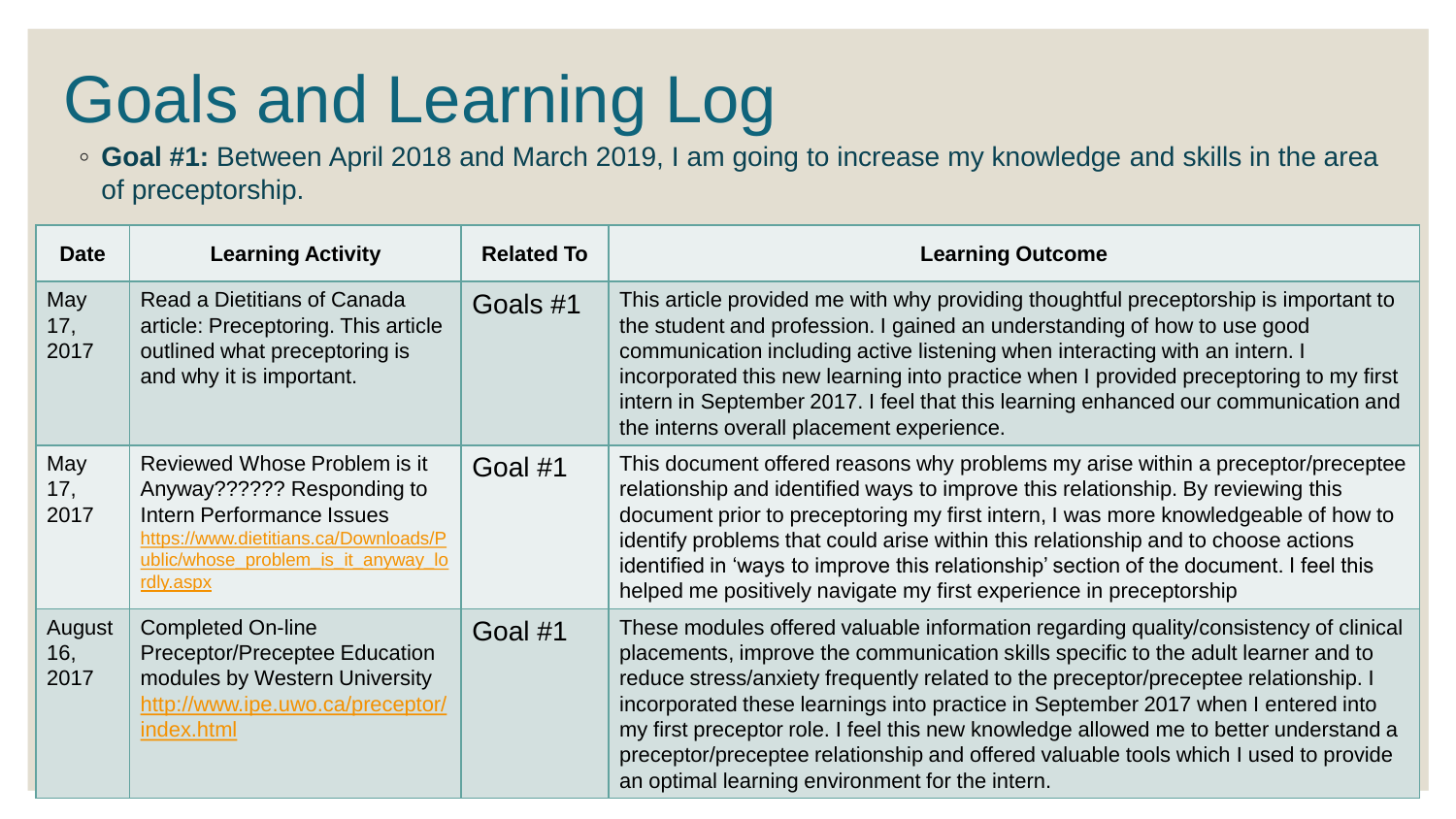## Goals and Learning Log continued…

Goal #2: Between April 2018 and March 2019, I will increase my knowledge of best practices in dining standards related to a LTC setting.

| Date                         | <b>Learning Activity</b>                                                                                                                                                                                                                     | <b>Related To</b> | Learning Outcome                                                                                                                                                                                                                                                                                                                                                                                                                                                                                                              |
|------------------------------|----------------------------------------------------------------------------------------------------------------------------------------------------------------------------------------------------------------------------------------------|-------------------|-------------------------------------------------------------------------------------------------------------------------------------------------------------------------------------------------------------------------------------------------------------------------------------------------------------------------------------------------------------------------------------------------------------------------------------------------------------------------------------------------------------------------------|
| July 7th<br>2017             | Reviewed the dining practice<br>standards by the Pioneer<br><b>Network</b><br>https://www.pioneernetwork.net/<br>$WP-$<br>content/uploads/2016/10/The-<br><b>New-Dining-Practice-</b><br>Standards.pdf                                       | Goals #2          | Reviewing this document increased my understanding of client centered care in<br>LTC. As a result of reviewing this document, I am now more knowledgeable<br>regarding client centered care in the area of food service. As a result of this<br>document, I have ordered more food items to be available on the unit level for<br>resident if they would like more options at meals or snacks.                                                                                                                                |
| August<br>$8th$ ,<br>2017    | Best Practices for Nutrition, Food<br>Service and Dining in Long Term Care<br>Homes - A working paper. Dietitians<br>of Canada<br>https://www.dietitians.ca/Downloads/P<br>ublic/2013-Best-Practices-for-<br>Nutrition,-Food-Service-an.aspx | Goal #2           | Reviewing this document increased my understanding of the various considerations<br>when reviewing dining standards in our LTC facility. These include the need to<br>continuously update meal cards with likes and dislikes, dishes or utensils required<br>or desired by resident and any other practice that may enhance the residents dining<br>experience. I have included many of the areas discussed into daily practice and<br>have seen an improvement in resident enjoyment at meals.                               |
| Octobe<br>r $20th$ ,<br>2017 | Met with residents and staff to<br>discuss dining standards in our<br>LTC facility.                                                                                                                                                          | Goal #2           | Meeting with residents and staff allowed me to gain a better understanding of the<br>dining environment important to residents. This included: staff discussing resident<br>care needs loudly across the dining room during meals; a high volume on the TV;<br>and occasionally offered tea from traditional tea cups. This meeting increased my<br>understanding of the practices important to residents during meals. By incorporating<br>these items into meal time, resident have reported an improved dining experience. |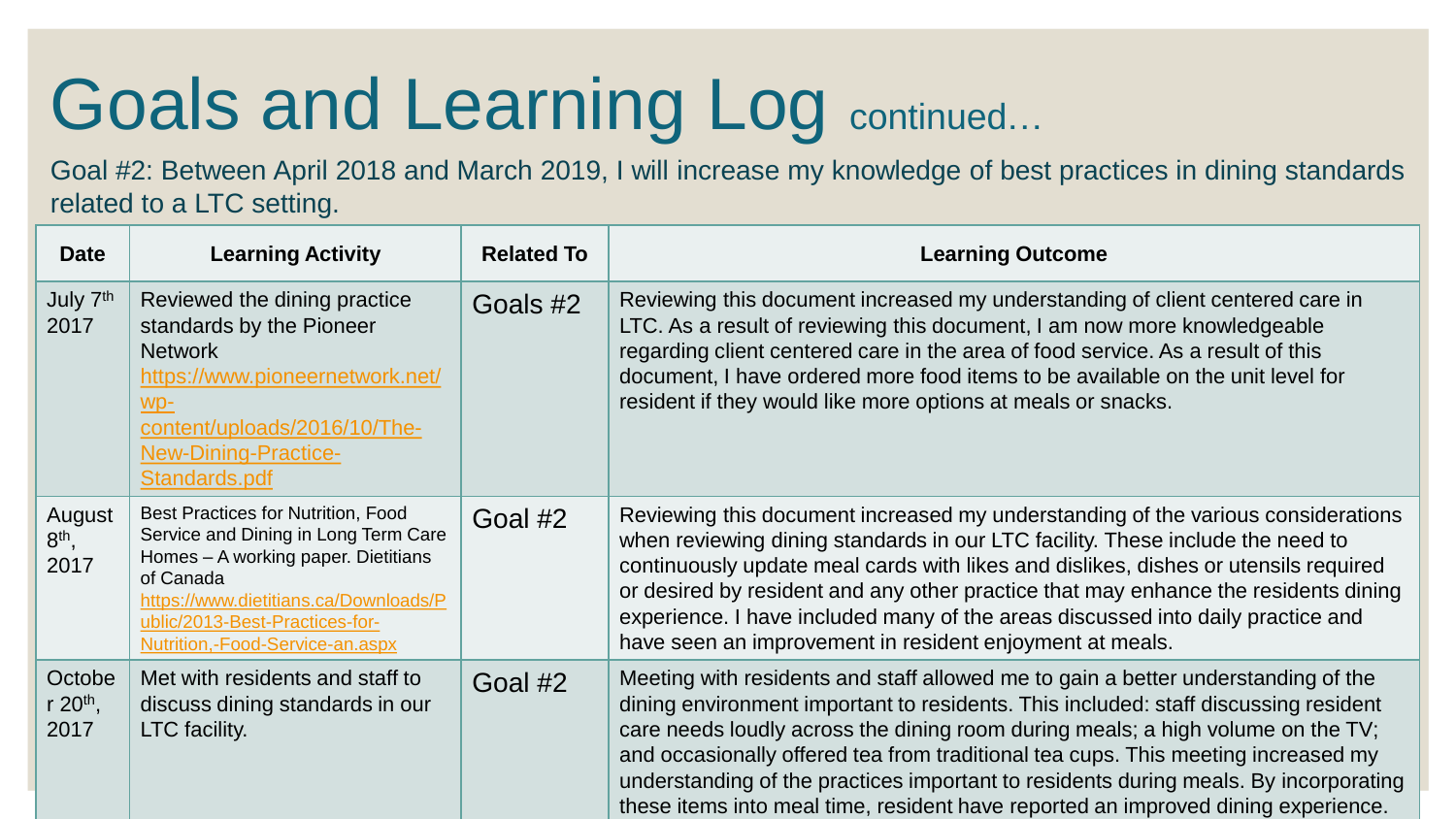## Goals and Learning Log continued…

Other learning activities (not goal related):

| Date                                      | <b>Learning Activity</b>                                                                                                                                                                                                                               | <b>Related To</b> | <b>Learning Outcome</b>                                                                                                                                                                                                                                                                                                                                                                                                                                                                                   |
|-------------------------------------------|--------------------------------------------------------------------------------------------------------------------------------------------------------------------------------------------------------------------------------------------------------|-------------------|-----------------------------------------------------------------------------------------------------------------------------------------------------------------------------------------------------------------------------------------------------------------------------------------------------------------------------------------------------------------------------------------------------------------------------------------------------------------------------------------------------------|
| <b>November</b><br>6 <sup>th</sup> , 2017 | Understanding food hypersensitivity testing<br>- Dietitians of Canada webinar.                                                                                                                                                                         | Other             | Through taking this webinar, I have increased my understanding of<br>the common tests for identifying food sensitivity and how the tests are<br>conducted, what they measure, the evidence behind them, and their<br>clinical relevance. Following the webinar, I feel I have a better<br>understanding of these tests and can better discuss their results and<br>help clients sort through these results.                                                                                               |
| <b>December</b><br>$1st$ , 2017           | Learning on demand - 'Food and fluid in sport'<br>offered through Dietitians of Canada                                                                                                                                                                 | Other             | Increased knowledge of nutrition considerations to consider when<br>engaging in sports, including sodium losses in competitive sport and<br>how proper hydration is important for optimal performance. This has<br>increased my understanding of the importance of fluid and<br>electrolytes when engaging in competitive sports and the importance<br>of meal composition and timing. I incorporated this new knowledge<br>into practice when providing nutrition advice to a university sports<br>team. |
| January<br>19, 2018                       | Jurisprudence eLearning module: Modules<br>completed on Self-Regulation,<br>Registration, Protection of Title, Regulatory<br>Tools, Code of Ethics, Privacy and<br>Confidentiality, Consent for Treatment,<br>Conflict of Interest, Scope of Practice, | Other             | Increased understanding of professional standards, acts regulating<br>dietetic practice, and the NSDA code of ethics. These learning<br>modules allowed me to better understand my legal obligations as a<br>dietitian. As a result of this learning, I have a better understanding of<br>how to proceed when ethical dilemmas present themselves.                                                                                                                                                        |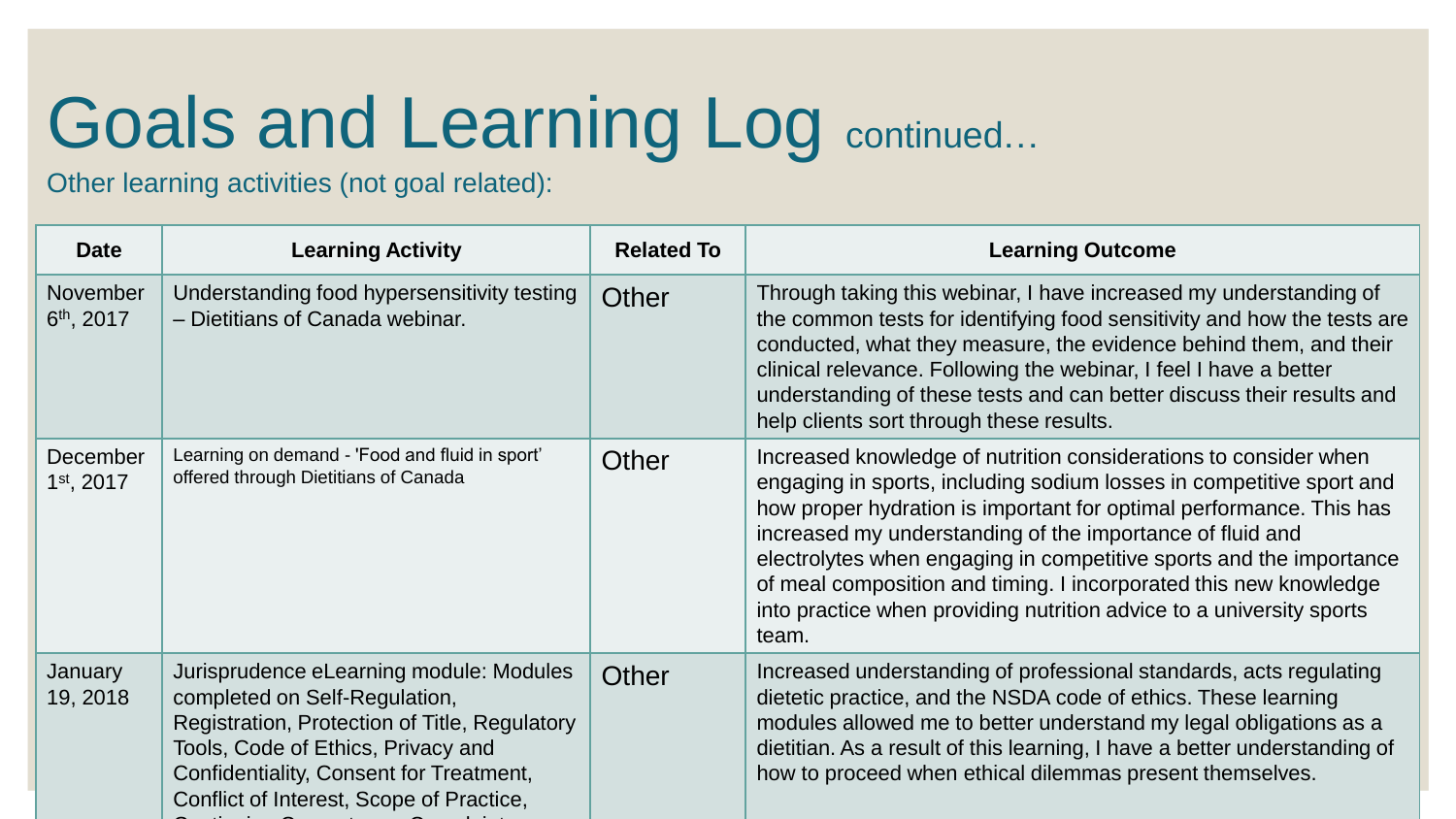|                                                                                                                                                                                                                                                                                                                                                                                                                                                                                                     |                                                                                                   | <b>Continuing Competency Program Audit</b>                                                                                                                                                                                     |  |                                                                                                                     |                                                                                                                        |                     |
|-----------------------------------------------------------------------------------------------------------------------------------------------------------------------------------------------------------------------------------------------------------------------------------------------------------------------------------------------------------------------------------------------------------------------------------------------------------------------------------------------------|---------------------------------------------------------------------------------------------------|--------------------------------------------------------------------------------------------------------------------------------------------------------------------------------------------------------------------------------|--|---------------------------------------------------------------------------------------------------------------------|------------------------------------------------------------------------------------------------------------------------|---------------------|
| Member #:                                                                                                                                                                                                                                                                                                                                                                                                                                                                                           |                                                                                                   |                                                                                                                                                                                                                                |  |                                                                                                                     |                                                                                                                        |                     |
| Category                                                                                                                                                                                                                                                                                                                                                                                                                                                                                            |                                                                                                   | <b>Goal Evaluations</b>                                                                                                                                                                                                        |  |                                                                                                                     |                                                                                                                        |                     |
| <b>Goal Evaluation</b>                                                                                                                                                                                                                                                                                                                                                                                                                                                                              |                                                                                                   | There are 2 distinct goals.                                                                                                                                                                                                    |  | There is 1 distinct goal.                                                                                           |                                                                                                                        |                     |
|                                                                                                                                                                                                                                                                                                                                                                                                                                                                                                     |                                                                                                   | Score 2                                                                                                                                                                                                                        |  | Score 1                                                                                                             |                                                                                                                        | 12                  |
| Goals are learning goals <sup>1</sup> [If none of the<br>goals are learning based, proceed directly to<br>Learning Log Section and Score 0].                                                                                                                                                                                                                                                                                                                                                        |                                                                                                   | Goal #1<br>Score:<br>/1                                                                                                                                                                                                        |  | Goal #2<br>Score: $1$                                                                                               |                                                                                                                        | 12                  |
|                                                                                                                                                                                                                                                                                                                                                                                                                                                                                                     |                                                                                                   | Goal #1                                                                                                                                                                                                                        |  | Goal #2                                                                                                             |                                                                                                                        |                     |
| Goals were specific                                                                                                                                                                                                                                                                                                                                                                                                                                                                                 |                                                                                                   | Score: /1                                                                                                                                                                                                                      |  | Score: /1                                                                                                           |                                                                                                                        | 12                  |
| Goals supports professional growth and development in your area of practice. Goals are not to be based on<br>1.<br>accomplishing job tasks (example meeting sales target) or based on attending a learning activity rather are<br>focused on meeting a learning outcome.                                                                                                                                                                                                                            |                                                                                                   |                                                                                                                                                                                                                                |  | Total score for this<br>section: /6                                                                                 |                                                                                                                        |                     |
| Category                                                                                                                                                                                                                                                                                                                                                                                                                                                                                            |                                                                                                   | Learning Log                                                                                                                                                                                                                   |  |                                                                                                                     |                                                                                                                        |                     |
| Critical Reflection <sup>1</sup> :<br>Related to goal #1                                                                                                                                                                                                                                                                                                                                                                                                                                            | learning impacted<br>practice or how<br>learning will be<br>integrated into practice.<br>Score 10 | It is clearly evident how It is mostly evident how<br>learning impacted practice<br>or how learning will be<br>integrated into practice.<br>Score 8                                                                            |  | It is somewhat evident<br>how learning impacted<br>practice or how<br>learning will be<br>integrated into practice. | It is not evident how<br>learning impacted practice<br>or how learning will be<br>integrated into practice.<br>Score 0 | /10                 |
| Critical Reflection <sup>1</sup> :<br>learning impacted<br>Related to goal #2<br>practice or how<br>learning will be<br>integrated into practice<br>Score 10                                                                                                                                                                                                                                                                                                                                        |                                                                                                   | It is clearly evident how It is mostly evident how<br>learning impacted practice<br>how learning impacted<br>or how learning will be<br>practice or how<br>integrated into practice.<br>learning will be<br>Score 4<br>Score 8 |  | It is somewhat evident<br>integrated into practice.                                                                 | It is not evident how<br>learning impacted practice<br>or how learning will be<br>integrated into practice.<br>Score 0 | /10                 |
| Critical Reflection <sup>1</sup> : Other <sup>2</sup><br>learning impacted<br>Learning Activities not<br>practice or how<br>related to Goals<br>learning will be<br>integrated into practice.<br>Score 10                                                                                                                                                                                                                                                                                           |                                                                                                   | It is clearly evident how It is mostly evident how<br>learning impacted practice<br>or how learning will be<br>practice or how<br>integrated into practice.<br>learning will be<br>Score 4<br>Score 8                          |  | It is somewhat evident<br>how learning impacted<br>integrated into practice.                                        | It is not evident how<br>learning impacted practice<br>or how learning will be<br>integrated into practice.<br>Score 0 | /10                 |
| At least one activity each year is related to Acts as a reliable source for<br>current food and nutrition information                                                                                                                                                                                                                                                                                                                                                                               |                                                                                                   |                                                                                                                                                                                                                                |  |                                                                                                                     | There is one activity related to food and                                                                              | $\overline{14}$     |
|                                                                                                                                                                                                                                                                                                                                                                                                                                                                                                     |                                                                                                   |                                                                                                                                                                                                                                |  | Yes - 4 points                                                                                                      |                                                                                                                        |                     |
| Critical Reflection is clearly evident in how learning impacted practice, or how learning will be integrated into practice.<br>1.<br>Total score for this section:<br>2.<br>Other learning activities are activities completed outside of the registrants' specified goals. Auditors are expected to assess<br>if the registrant has completed 'other' learning and use discretion when scoring based on the amount of learning activities<br>and critical reflection provided in the learning log. |                                                                                                   |                                                                                                                                                                                                                                |  |                                                                                                                     |                                                                                                                        |                     |
|                                                                                                                                                                                                                                                                                                                                                                                                                                                                                                     |                                                                                                   |                                                                                                                                                                                                                                |  |                                                                                                                     |                                                                                                                        | Total Score:<br>/40 |
| Auditors impression of overall CCP submission (please provide comments): (Consider if it is apparent that the registrant put time and effort into the<br>submission, if they have sufficient learning activities for an annual learning log, if activities appear relevant to dietetic scope of practice.                                                                                                                                                                                           |                                                                                                   |                                                                                                                                                                                                                                |  |                                                                                                                     |                                                                                                                        |                     |

\_\_\_\_\_\_\_\_\_\_\_\_\_\_\_\_\_\_\_\_\_\_\_\_\_\_\_\_\_\_\_\_\_\_\_\_\_\_\_\_\_\_\_\_\_\_\_\_\_\_\_\_\_\_\_\_\_\_\_\_\_\_\_\_\_\_\_\_\_\_\_\_\_\_\_\_\_\_\_\_\_\_\_\_\_ \_\_\_\_\_\_\_\_\_\_\_\_\_\_\_\_\_\_\_\_\_\_\_\_\_\_\_\_\_\_\_\_\_\_\_\_\_\_\_\_\_\_\_\_\_\_\_\_\_\_\_\_\_\_\_\_\_\_\_\_\_\_\_\_\_\_\_\_\_\_\_\_\_\_\_\_\_\_\_\_\_\_\_\_\_  $\_$  ,  $\_$  ,  $\_$  ,  $\_$  ,  $\_$  ,  $\_$  ,  $\_$  ,  $\_$  ,  $\_$  ,  $\_$  ,  $\_$  ,  $\_$  ,  $\_$  ,  $\_$  ,  $\_$  ,  $\_$  ,  $\_$  ,  $\_$  ,  $\_$  ,  $\_$  ,  $\_$  ,  $\_$  ,  $\_$  ,  $\_$  ,  $\_$  ,  $\_$  ,  $\_$  ,  $\_$  ,  $\_$  ,  $\_$  ,  $\_$  ,  $\_$  ,  $\_$  ,  $\_$  ,  $\_$  ,  $\_$  ,  $\_$  ,  $\Box$  . The contribution of the contribution of the contribution of the contribution of the contribution of the contribution of the contribution of the contribution of the contribution of the contribution of the contributi

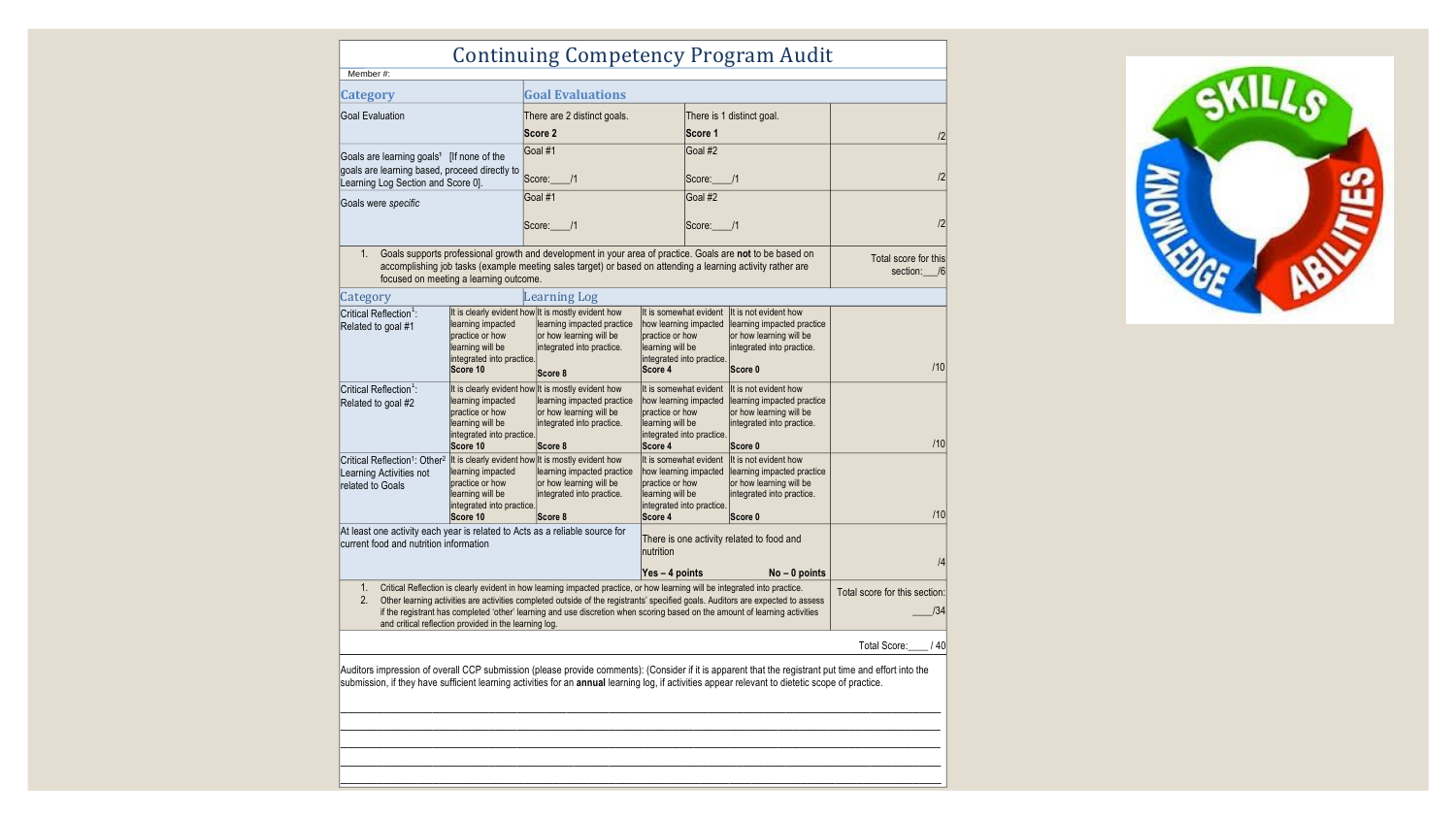## Additional CCP Resources

- [Continuing Competency Program Toolkit](http://www.nsdassoc.ca/images/media/documents/2018-CCP-Toolkit.pdf)
- [Critical Reflection as a Learning Activity.pdf](http://www.nsdassoc.ca/images/media/documents/Critical Reflection as a Learning Activity.pdf)
- [Examples of SMART Learning Goals.pdf](http://www.nsdassoc.ca/images/media/documents/Examples of SMART Learning Goals.pdf)
- [Q & A The learning Log.pdf](http://www.nsdassoc.ca/images/media/documents/Q & A The learning Log.pdf)
- [Completing the CCP Tool While on LOA.pdf](http://www.nsdassoc.ca/images/media/documents/Completing the CCP Tool While on LOA.pdf)
- [Q & A SMART learning goals.pdf](http://www.nsdassoc.ca/images/media/documents/Q & A SMART learning goals.pdf)
- [CCP Resource1\\_Dietitians in non tradtitional roles.pdf](http://www.nsdassoc.ca/images/media/documents/CCP Resource1_Dietitians in non tradtitional roles.pdf)
- [Tools for Critical Reflection.pdf](http://www.nsdassoc.ca/images/media/documents/Tools for Critical Reflection.pdf)
- [Decision Tree Framework.pdf](http://www.nsdassoc.ca/images/media/documents/Decision Tree Framework.pdf)
- [Integrated Competencies for Dietetic Education and Practice](http://pdep.ca/files/Final_ICDEP_April_2013_(1).pdf)

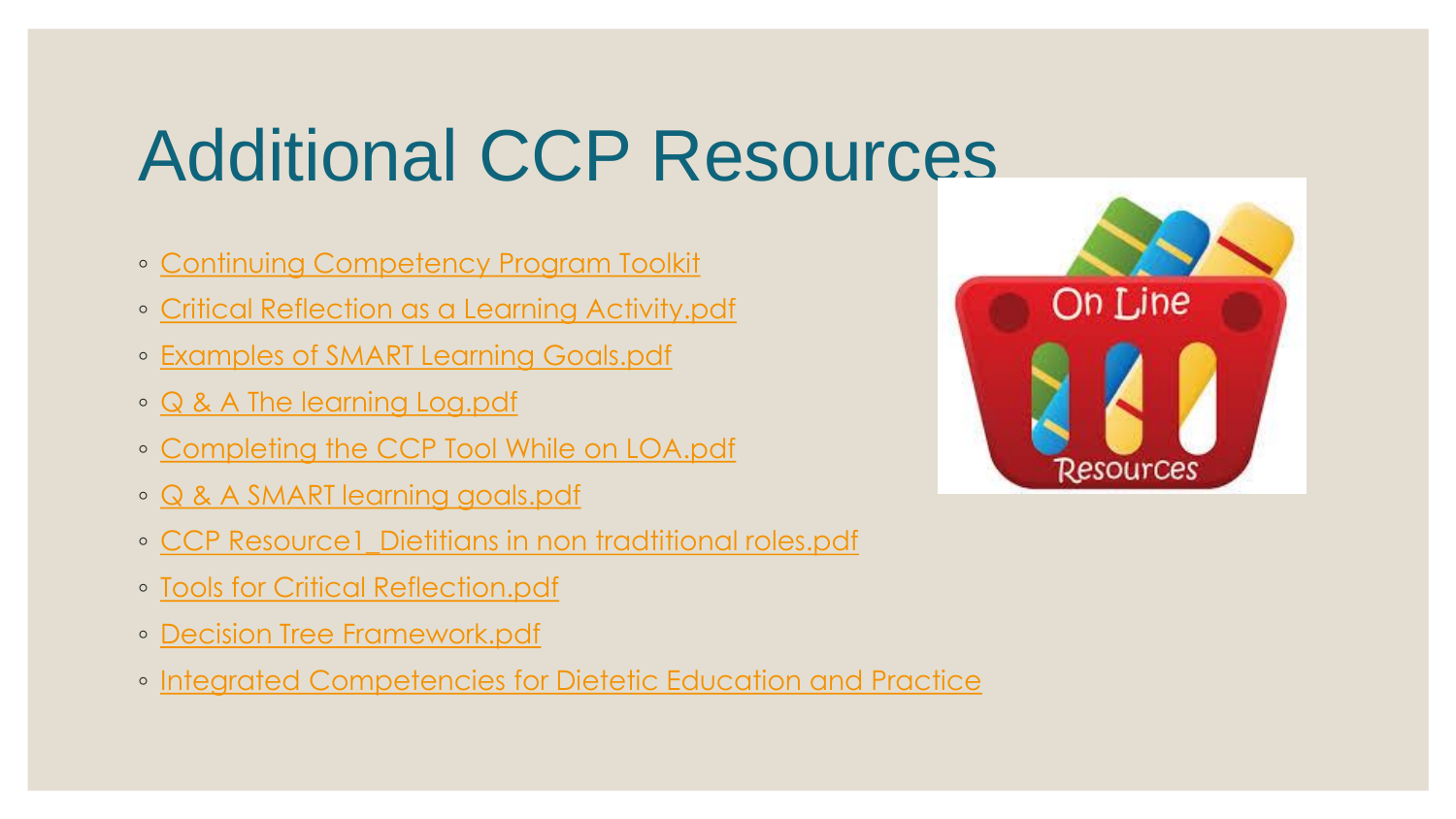## Professional Portfolio

#### Table of Contents

| <b>CURRENT RESUME1</b>                                                          | Mandatory |
|---------------------------------------------------------------------------------|-----------|
| <b>POSITION DESCRIPTION</b> <sub>2</sub> (if applicable)                        | Mandatory |
| <b>LEARNING GOALS (two per year)</b>                                            | Mandatory |
| <b>COPY OF DIETETIC REGISTRATION/LICENSE</b>                                    | Mandatory |
| <b>COURSE CERTIFICATES (PROOF OF COMPLETION)</b><br>(if applicable)             | Mandatory |
| <b>DOCUMENTATION OF WORKSHOPS ATTENDED</b><br>and/or PRESENTED (if applicable)  | Mandatory |
| Copy of Liability Insurance Certificate                                         | Optional  |
| Evidence of NSDA board or committee participation                               | Optional  |
| Evidence of professional association involvement<br>(e.g. Dietitians of Canada) | Optional  |
| Employment performance evaluation                                               | Optional  |
| Evidence of peer review <sub>3</sub>                                            | Optional  |
| Evidence of relevant volunteer activities                                       | Optional  |
| Evidence of critical reflection                                                 | Optional  |
| Letters of reference                                                            | Optional  |
| Achievements or awards                                                          | Optional  |



NSDA registrants are required to maintain an up to date professional portfolio.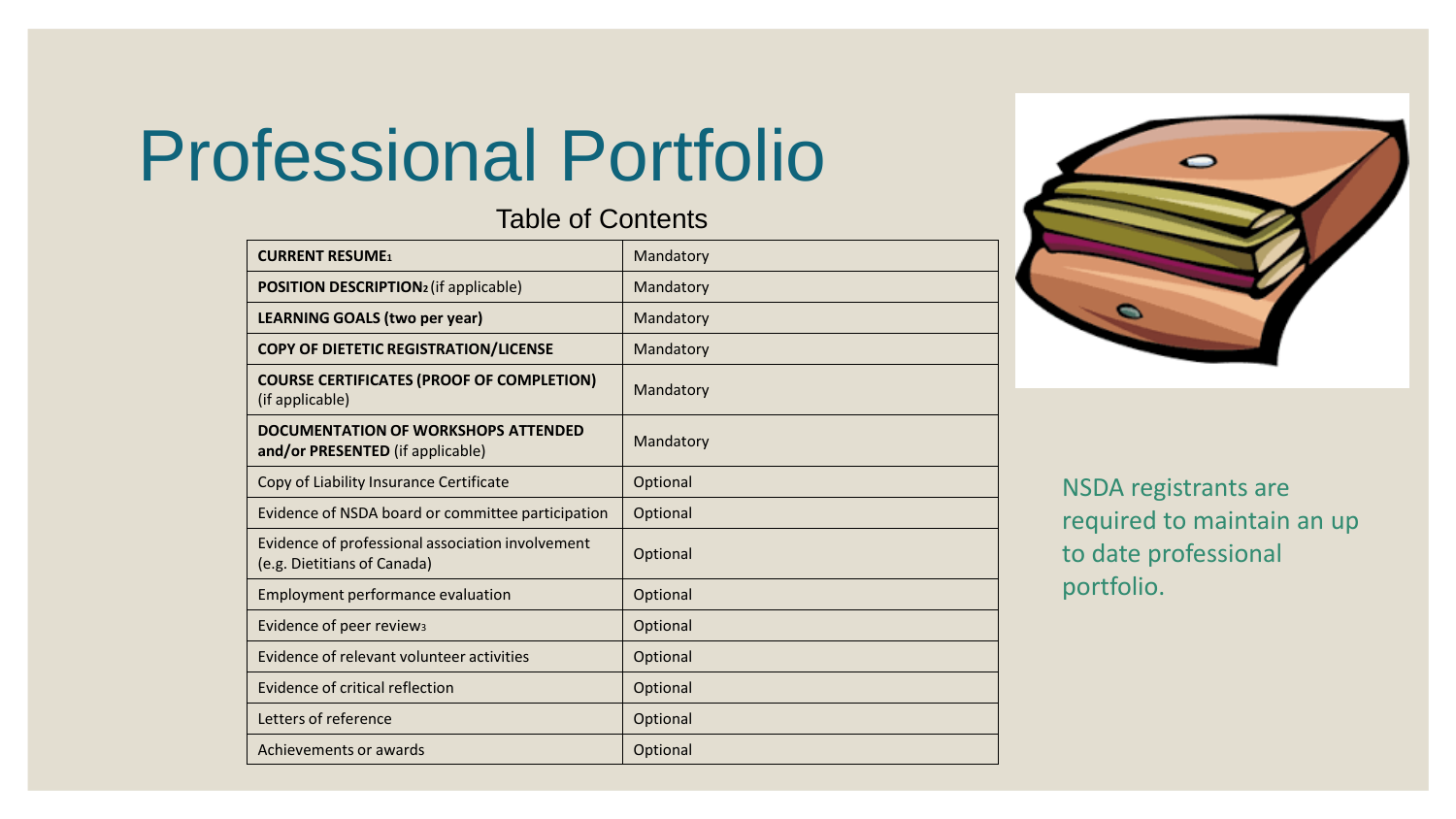## Jurisprudence eLearning Module



- Registrants are required to complete the Jurisprudence learning modules by March 31, 2018 and every 5 years thereafter.
- A successful completion is 100% or 89/89.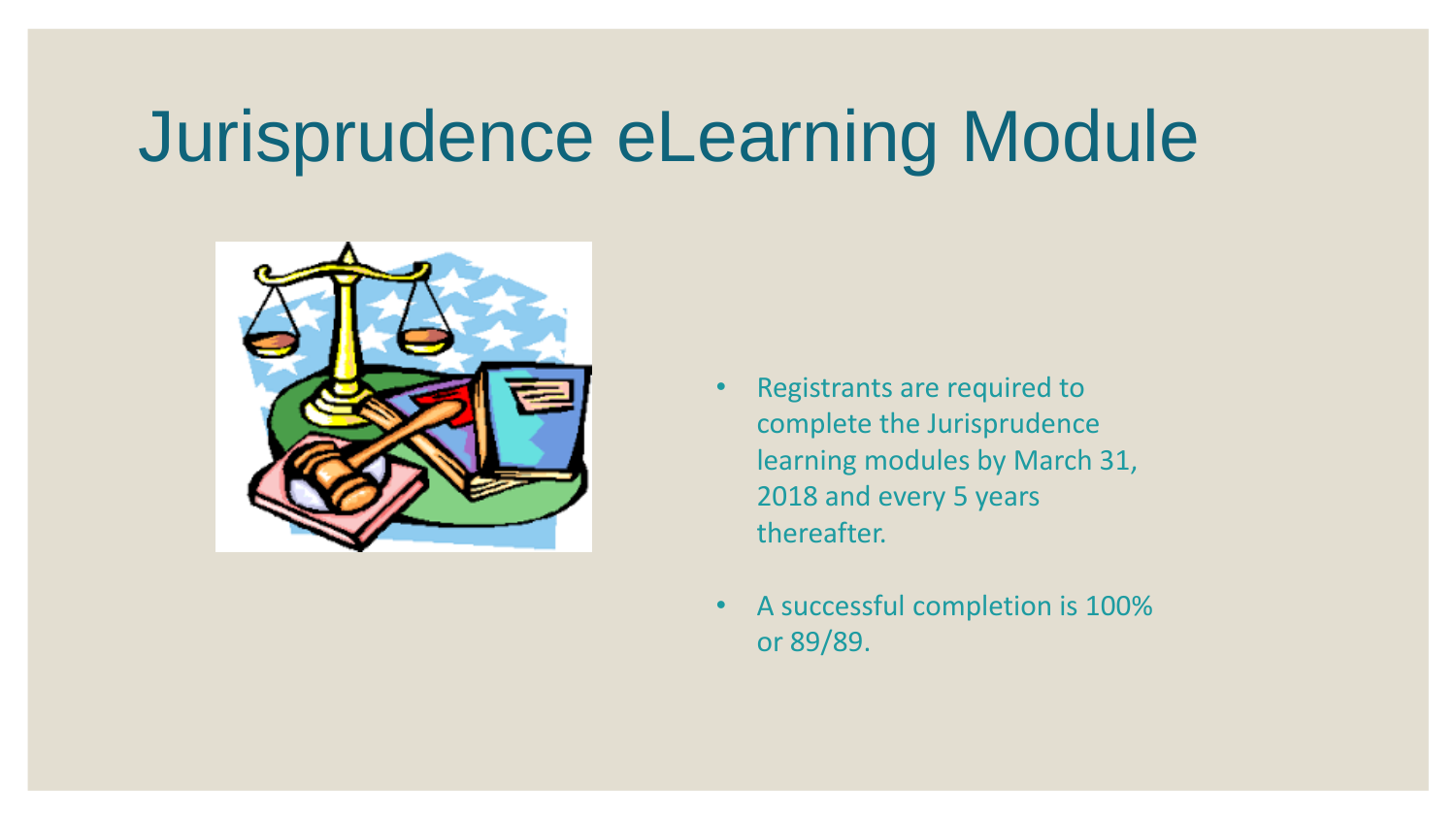### Would you like to volunteer as a CCP auditor?

#### Time commitment:

- 30-45 minutes for auditor training via webinar
- 5-10 hours for CCP auditing. between April 15th and May 30<sup>th</sup> 2018.